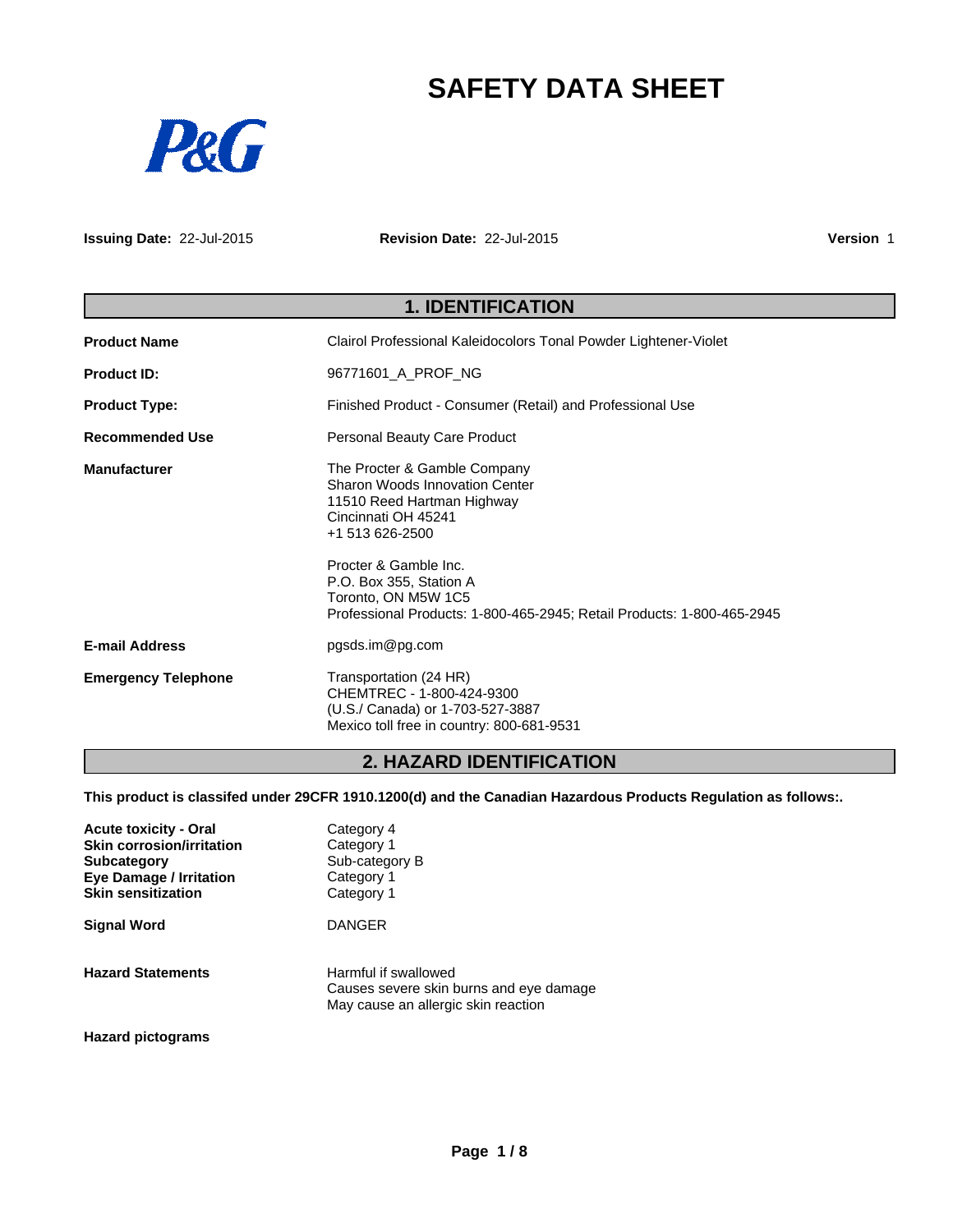

| <b>Precautionary Statements -</b><br><b>Prevention</b> | Wear protective gloves and protective clothing<br>Wear eye/face protection<br>Do not breathe dust/fume/gas/mist/vapors/spray<br>Wash hands thoroughly after handling<br>Avoid breathing dust/fume/gas/mist/vapors/spray<br>IF SWALLOWED: rinse mouth. Do NOT induce vomiting |
|--------------------------------------------------------|------------------------------------------------------------------------------------------------------------------------------------------------------------------------------------------------------------------------------------------------------------------------------|
| <b>Precautionary Statements -</b><br><b>Response</b>   | IF INHALED: Remove to fresh air and keep at rest in a position comfortable for breathing<br>Immediately call a POISON CENTER or doctor/physician<br>IF ON SKIN: Wash with plenty of soap and water<br>If skin irritation or rash occurs: Get medical advice/attention        |
| <b>Precautionary Statements -</b><br><b>Storage</b>    | None                                                                                                                                                                                                                                                                         |
| <b>Precautionary Statements -</b><br><b>Disposal</b>   | None                                                                                                                                                                                                                                                                         |
| Hazards not otherwise classified<br>(HNOC)             | None                                                                                                                                                                                                                                                                         |

# **3. COMPOSITION/INFORMATION ON INGREDIENTS**

**Ingredients are listed according to 29CFR 1910.1200 Appendix D and the Canadian Hazardous Products Regulation** 

| <b>Chemical Name</b>                 | <b>Synonyms</b> | <b>Trade Secret</b> | <b>CAS-No</b> | Weight %    |
|--------------------------------------|-----------------|---------------------|---------------|-------------|
| Kaolin                               |                 | No                  | 1332-58-7     | $35 - 40$   |
| Silicic acid, sodium salt            |                 | No                  | 1344-09-8     | $15 - 20$   |
| Diammonium peroxodisulphate          |                 | No                  | 7727-54-0     | $15 - 20$   |
| Dipotassium peroxodisulphate         |                 | No                  | 7727-21-1     | $5 - 10$    |
| Mineral Oil                          |                 | <b>No</b>           | 8012-95-1     | $5 - 10$    |
| Cellulose, 2-hydroxyethyl ether      |                 | <b>No</b>           | 9004-62-0     | 1 - 5       |
| Octadecanoic acid, sodium salt (1:1) |                 | No                  | 822-16-2      | $0.5 - 1.5$ |

### **4. FIRST AID MEASURES**

### **First aid measures for different exposure routes**

| Eye contact         | IF IN EYES: Rinse cautiously with water for several minutes. Remove contact lenses, if<br>present and easy to do. Continue rinsing. Immediately call a POISON CENTER or<br>doctor/physician.                                                                             |
|---------------------|--------------------------------------------------------------------------------------------------------------------------------------------------------------------------------------------------------------------------------------------------------------------------|
| <b>Skin contact</b> | IF ON SKIN (or hair): Remove/Take off immediately all contaminated clothing. Rinse skin<br>with water/shower. If symptoms persist, call a physician. IF ON SKIN: Wash with plenty of<br>soap and water. If skin irritation or rash occurs: Get medical advice/attention. |
| Ingestion           | IF SWALLOWED: Immediately call a POISON CENTER or doctor/physician. Rinse mouth.                                                                                                                                                                                         |
| <b>Inhalation</b>   | IF INHALED: Remove to fresh air and keep at rest in a position comfortable for breathing.<br>Immediately call a POISON CENTER or doctor/physician.                                                                                                                       |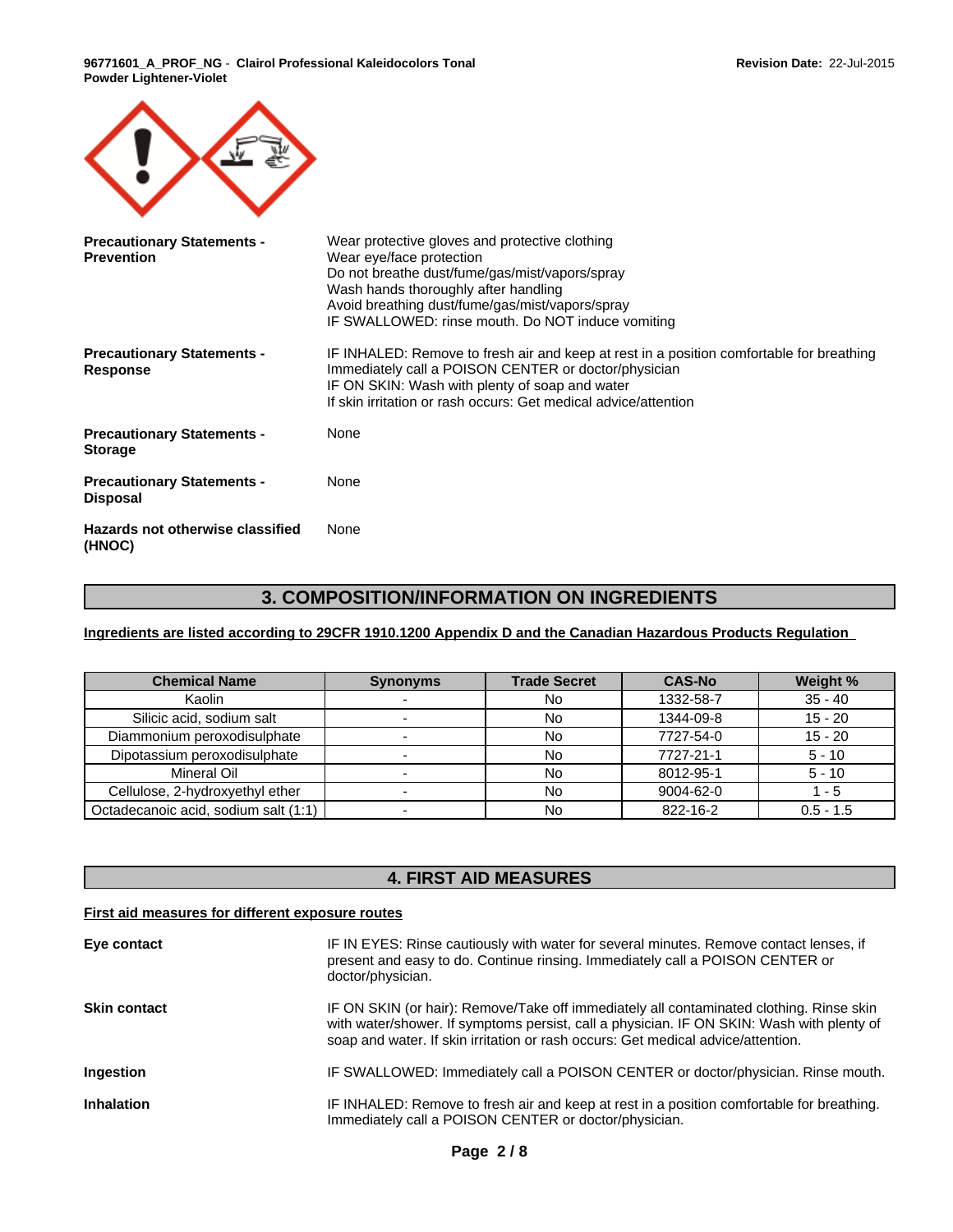**Most important symptoms/effects,** Risk of serious damage to eyes. May cause burns. May cause sensitization by skin contact. **acute and delayed**

### **Indication of immediate medical attention and special treatment needed, if necessary**

**Notes to Physician** Treat symptomatically.

# **5. FIRE-FIGHTING MEASURES**

| Suitable extinguishing media                      | Water. Dry chemical. Alcohol-resistant foam. Carbon dioxide $(CO_2)$ .                                                                    |
|---------------------------------------------------|-------------------------------------------------------------------------------------------------------------------------------------------|
| Unsuitable Extinguishing Media                    | None.                                                                                                                                     |
| <b>Special hazard</b>                             | None known.                                                                                                                               |
| Special protective equipment for<br>fire-fighters | As in any fire, wear self-contained breathing apparatus pressure-demand, MSHA/NIOSH<br>(approved or equivalent) and full protective gear. |
| Specific hazards arising from the<br>chemical     | None.                                                                                                                                     |

### **6. ACCIDENTAL RELEASE MEASURES**

### **Personal precautions, protective equipment and emergency procedures**

|                                                                                       | 7. HANDLING AND STORAGE                                                                                  |  |  |  |
|---------------------------------------------------------------------------------------|----------------------------------------------------------------------------------------------------------|--|--|--|
| Sweep up and shovel into suitable containers for disposal.<br>Methods for cleaning up |                                                                                                          |  |  |  |
| <b>Methods for containment</b>                                                        | Prevent further leakage or spillage if safe to do so.                                                    |  |  |  |
| Methods and materials for containment and cleaning up                                 |                                                                                                          |  |  |  |
| Advice for emergency responders                                                       | Use personal protective equipment as required.                                                           |  |  |  |
| <b>Personal precautions</b>                                                           | Wear protective gloves/clothing and eye/face protection. Do not get in eyes, on skin, or on<br>clothing. |  |  |  |

#### **Precautions for safe handling**

**Advice on safe handling** Handle in accordance with good industrial hygiene and safety practice.

### **Conditions for safe storage, including any incompatibilities**

**Storage Conditions** Keep containers tightly closed in a dry, cool and well-ventilated place.

**Incompatible products** None known.

### **8. EXPOSURE CONTROLS/PERSONAL PROTECTION**

### **Control parameters**

#### **Exposure Guidelines** .

| <b>Chemical Name</b> | <b>CAS-No</b> | <b>ACGIH TLV</b>     | <b>OSHA PEL</b>                                                                                                     | <b>Mexico PEL</b> |
|----------------------|---------------|----------------------|---------------------------------------------------------------------------------------------------------------------|-------------------|
| Kaolin               | 1332-58-7     |                      | $\text{ITWA: } 2 \text{ mag/m}^3$ particulate TWA: 15 mg/m <sup>3</sup> total dust Mexico: TWA 10 mg/m <sup>3</sup> |                   |
|                      |               | matter containing no | TWA: 5 mg/m <sup>3</sup> respirable   Mexico: STEL 20 mg/m <sup>3</sup>                                             |                   |
|                      |               | asbestos and $<$ 1%  | fraction                                                                                                            |                   |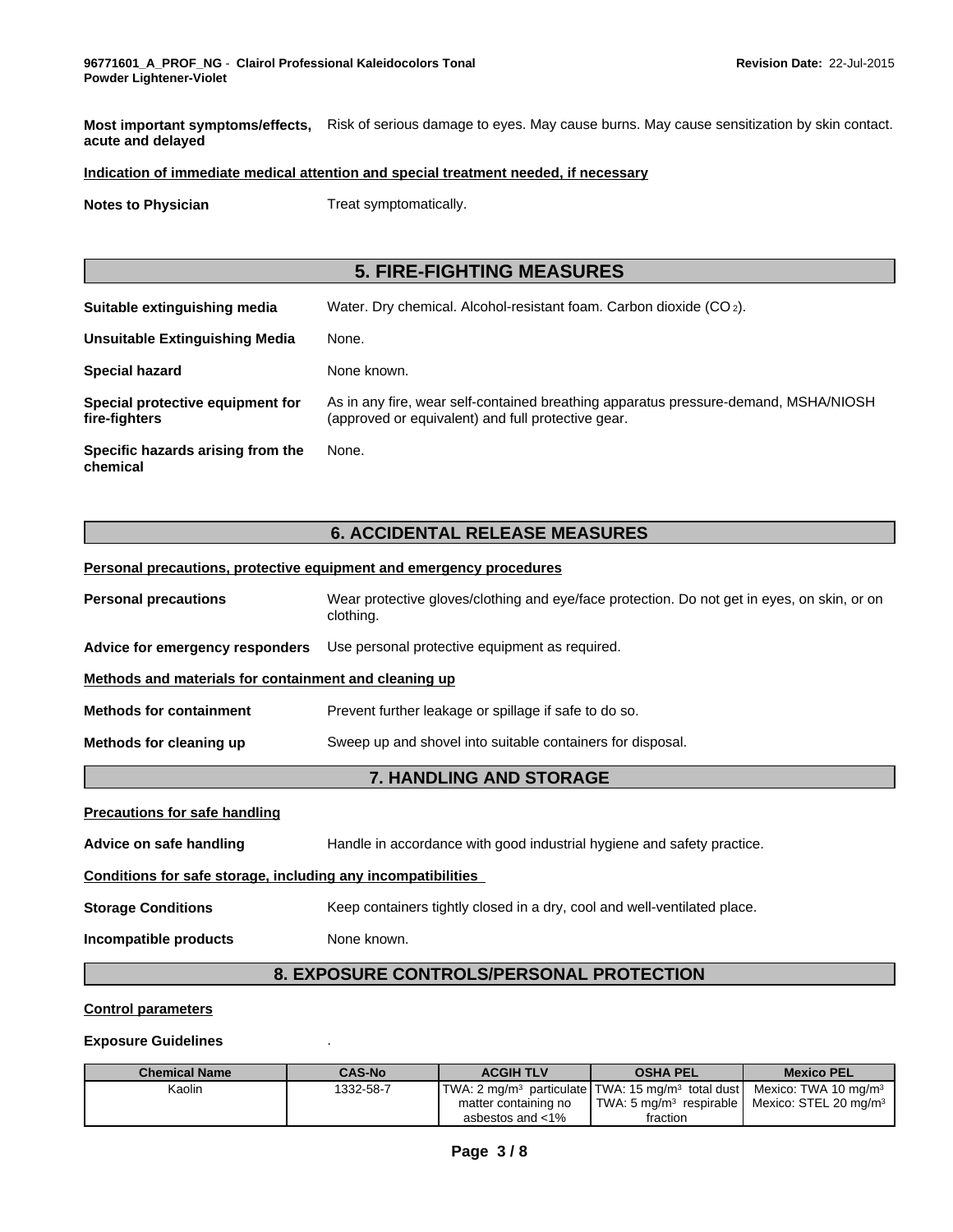|                              |           | crystalline silica, respirable (vacated) TWA: 10 mg/m <sup>3</sup>              |                                                               |                                                                      |
|------------------------------|-----------|---------------------------------------------------------------------------------|---------------------------------------------------------------|----------------------------------------------------------------------|
|                              |           | fraction                                                                        | total dust                                                    |                                                                      |
|                              |           |                                                                                 | (vacated) TWA: 5 mg/m <sup>3</sup>                            |                                                                      |
|                              |           |                                                                                 | respirable fraction                                           |                                                                      |
| Diammonium peroxodisulphate  | 7727-54-0 | TWA: $0.1 \text{ mg/m}^3$<br>Persulfate                                         |                                                               |                                                                      |
| Dipotassium peroxodisulphate | 7727-21-1 | TWA: $0.1 \text{ mg/m}^3$<br>Persulfate                                         |                                                               |                                                                      |
| Mineral Oil                  | 8012-95-1 | TWA: $5 \text{ mg/m}^3$ inhalable<br>fraction excluding metal<br>working fluids | TWA: $5 \text{ mg/m}^3$<br>(vacated) TWA: 5 mg/m <sup>3</sup> | Mexico: TWA 5 mg/m <sup>3</sup><br>Mexico: STEL 10 mg/m <sup>3</sup> |

| <b>Chemical Name</b>           | <b>CAS-No</b> | <b>Alberta</b>                                       | Quebec                                               | <b>Ontario TWAEV</b>            | <b>British Columbia</b>                     |
|--------------------------------|---------------|------------------------------------------------------|------------------------------------------------------|---------------------------------|---------------------------------------------|
| Kaolin                         | 1332-58-7     | TWA: $2 \text{ mq/m}^3$                              | TWA: $5 \text{ mg/m}^3$                              | TWA: $2 \text{ mq/m}^3$         | TWA: $2 \text{ mq/m}^3$                     |
| Diammonium<br>peroxodisulphate | 7727-54-0     | TWA: $0.1 \text{ mg/m}^3$                            |                                                      | TWA: $0.1$ mg/m <sup>3</sup>    | TWA: $0.1 \text{ mg/m}^3$                   |
| Dipotassium peroxodisulphate   | 7727-21-1     | TWA: $0.1 \text{ mg/m}^3$                            |                                                      | TWA: $0.1$ mg/m <sup>3</sup>    | TWA: $0.1 \text{ mg/m}^3$                   |
| Mineral Oil                    | 8012-95-1     | TWA: $5 \text{ mg/m}^3$<br>STEL: $10 \text{ mg/m}^3$ | TWA: $5 \text{ mg/m}^3$<br>STEL: $10 \text{ mg/m}^3$ | TWA: $5 \text{ mg/m}^3$<br>TWA: | TWA: $0.2 \text{ mg/m}^3$<br>TWA: 1 $mq/m3$ |

No relevant exposure guidelines for other ingredients

### **Exposure controls**

**Engineering Measures** No information available

### **Personal Protective Equipment**

| <b>Eye Protection</b>           | <b>Manufacturing Sites:</b><br>Wear eye/face protection<br>Distribution, Workplace and Household Settings:<br>Requires Eye Protection                                                                                                                                                                                                                                                                                                                   |
|---------------------------------|---------------------------------------------------------------------------------------------------------------------------------------------------------------------------------------------------------------------------------------------------------------------------------------------------------------------------------------------------------------------------------------------------------------------------------------------------------|
| <b>Hand Protection</b>          | <b>Manufacturing Sites:</b><br>Wear protective natural rubber, nitrile rubber, Neoprene™ or PVC gloves<br>Please observe the instructions regarding permeability and breakthrough time which are<br>provided by the supplier of the gloves. Also take into consideration the specific local<br>conditions under which the product is used, such as the danger of cuts, abrasion<br>Distribution, Workplace and Household Settings:<br>Protective gloves |
| <b>Skin and Body Protection</b> | <b>Manufacturing Sites:</b><br>Wear protective gloves/clothing<br>Distribution, Workplace and Household Settings:<br>No special protective equipment required                                                                                                                                                                                                                                                                                           |
| <b>Respiratory Protection</b>   | <b>Manufacturing Sites:</b><br>Do not breathe vapors, mist or gas<br>Distribution, Workplace and Household Settings:<br>No special protective equipment required                                                                                                                                                                                                                                                                                        |
| <b>Hygiene measures</b>         | <b>Manufacturing Sites:</b><br>Wash hands thoroughly after handling<br>Distribution, Workplace and Household Settings:<br>Do not eat, drink or smoke when using this product                                                                                                                                                                                                                                                                            |

# **9. PHYSICAL AND CHEMICAL PROPERTIES**

**Physical State @20°C** solid<br> **Appearance** powd **Appearance example powder purple**<br> **Odor Characteristic Odor**<br> **Odor threshold**<br> **Odor threshold**<br> **COD CO CO COND COND COND COND COND COND COND COND COND COND** 

**No information available**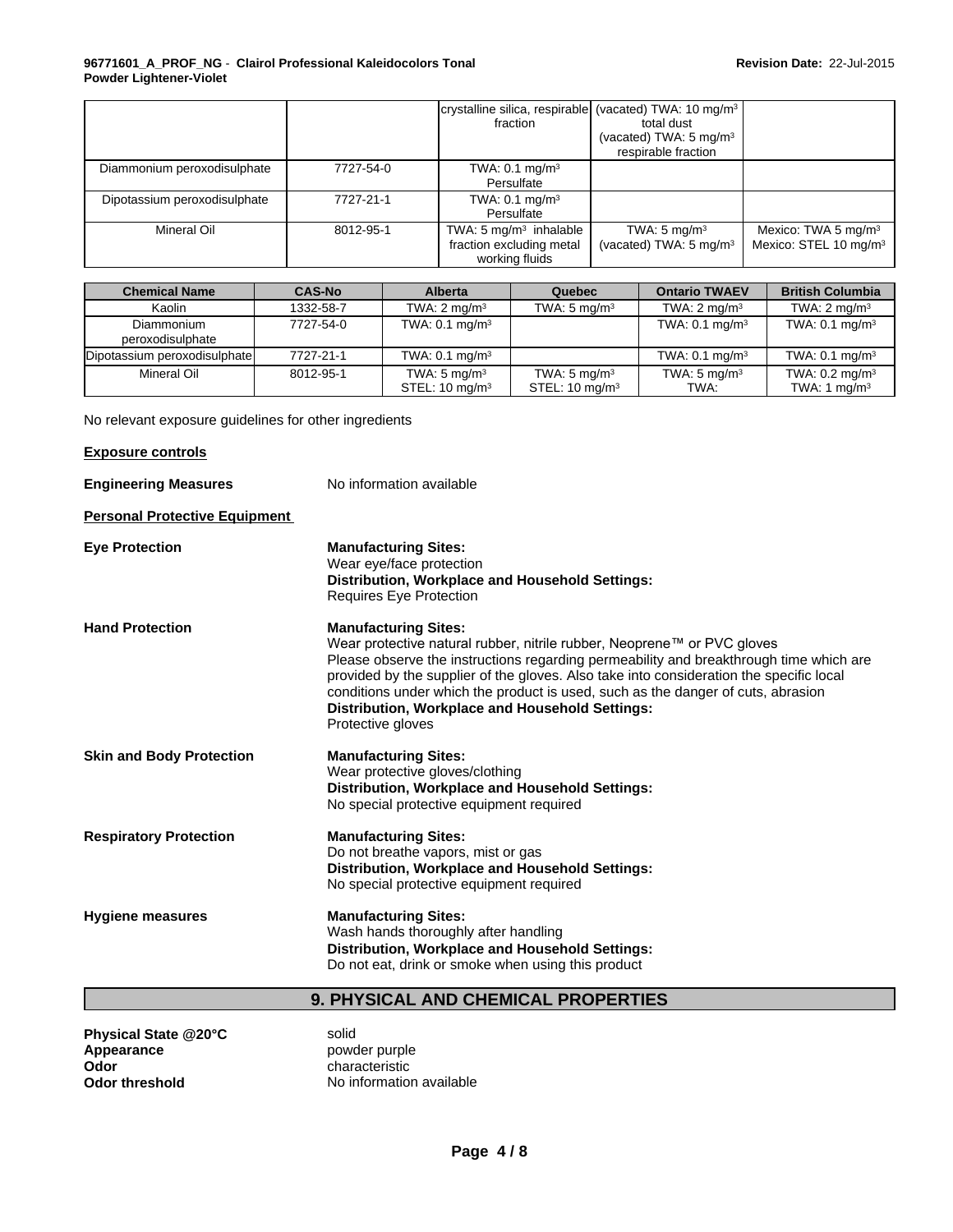| Property                                                              | Values                                                                                         | Note                 |
|-----------------------------------------------------------------------|------------------------------------------------------------------------------------------------|----------------------|
| pH value                                                              | $8.7 - 9.5$                                                                                    | 10% aqueous solution |
| <b>Melting/freezing point</b>                                         | No information available                                                                       |                      |
| <b>Boiling point/boiling range</b>                                    | No information available                                                                       |                      |
| <b>Flash point</b>                                                    | No information available                                                                       |                      |
| <b>Evaporation rate</b>                                               | No information available                                                                       |                      |
| Flammability (solid, gas)                                             | No information available                                                                       |                      |
| <b>Flammability Limits in Air</b>                                     |                                                                                                |                      |
| Upper flammability limit                                              | No information available                                                                       |                      |
| <b>Lower Flammability Limit</b>                                       | No information available                                                                       |                      |
| Vapor pressure                                                        | No information available                                                                       |                      |
| Vapor density                                                         | No information available                                                                       |                      |
| <b>Relative density</b>                                               | No information available                                                                       |                      |
| <b>Water solubility</b>                                               | No information available                                                                       |                      |
| Solubility in other solvents                                          | No information available                                                                       |                      |
| <b>Partition coefficient: n-octanol/waterNo</b> information available |                                                                                                |                      |
| <b>Autoignition temperature</b>                                       | No information available                                                                       | ٠.                   |
| <b>Decomposition temperature</b>                                      | No information available                                                                       |                      |
| <b>Viscosity of Product</b>                                           | No information available                                                                       |                      |
| <b>VOC Content (%)</b>                                                | Products comply with US state and federal regulations for VOC content in consumer<br>products. |                      |

## **10. STABILITY AND REACTIVITY**

| <b>Reactivity</b>               | None under normal use conditions.        |
|---------------------------------|------------------------------------------|
| <b>Stability</b>                | Stable under normal conditions.          |
| <b>Hazardous polymerization</b> | Hazardous polymerization does not occur. |
| <b>Hazardous Reactions</b>      | None under normal processing.            |
| <b>Conditions to Avoid</b>      | None under normal processing.            |
| <b>Materials to avoid</b>       | None in particular.                      |

**Hazardous Decomposition Products** None under normal use.

# **11. TOXICOLOGICAL INFORMATION**

### **Product Information Information on likely routes of exposure**

| <b>Inhalation</b>   | No known effect.                                                                      |
|---------------------|---------------------------------------------------------------------------------------|
| <b>Skin contact</b> | May cause burns. Repeated or prolonged skin contact may cause allergic reactions with |
|                     | susceptible persons. Symptoms may be delayed.                                         |
| <b>Ingestion</b>    | Harmful if swallowed.                                                                 |
| Eye contact         | Avoid contact with eyes.                                                              |

### **Delayed and immediate effects as well as chronic effects from short and long-term exposure**

| <b>Acute toxicity</b>             | May be harmful if swallowed.             |
|-----------------------------------|------------------------------------------|
| <b>Skin corrosion/irritation</b>  | Causes burns.                            |
| Serious eye damage/eye irritation | Risk of serious damage to eyes.          |
| <b>Skin sensitization</b>         | May cause sensitization by skin contact. |
| <b>Respiratory sensitization</b>  | No known effect.                         |
| Germ cell mutagenicity            | No known effect.                         |
| <b>Neurological Effects</b>       | No known effect.                         |
| <b>Reproductive toxicity</b>      | No known effect.                         |
| <b>Developmental toxicity</b>     | No known effect.                         |
| <b>Teratogenicity</b>             | No known effect.                         |
| <b>STOT - single exposure</b>     | No known effect.                         |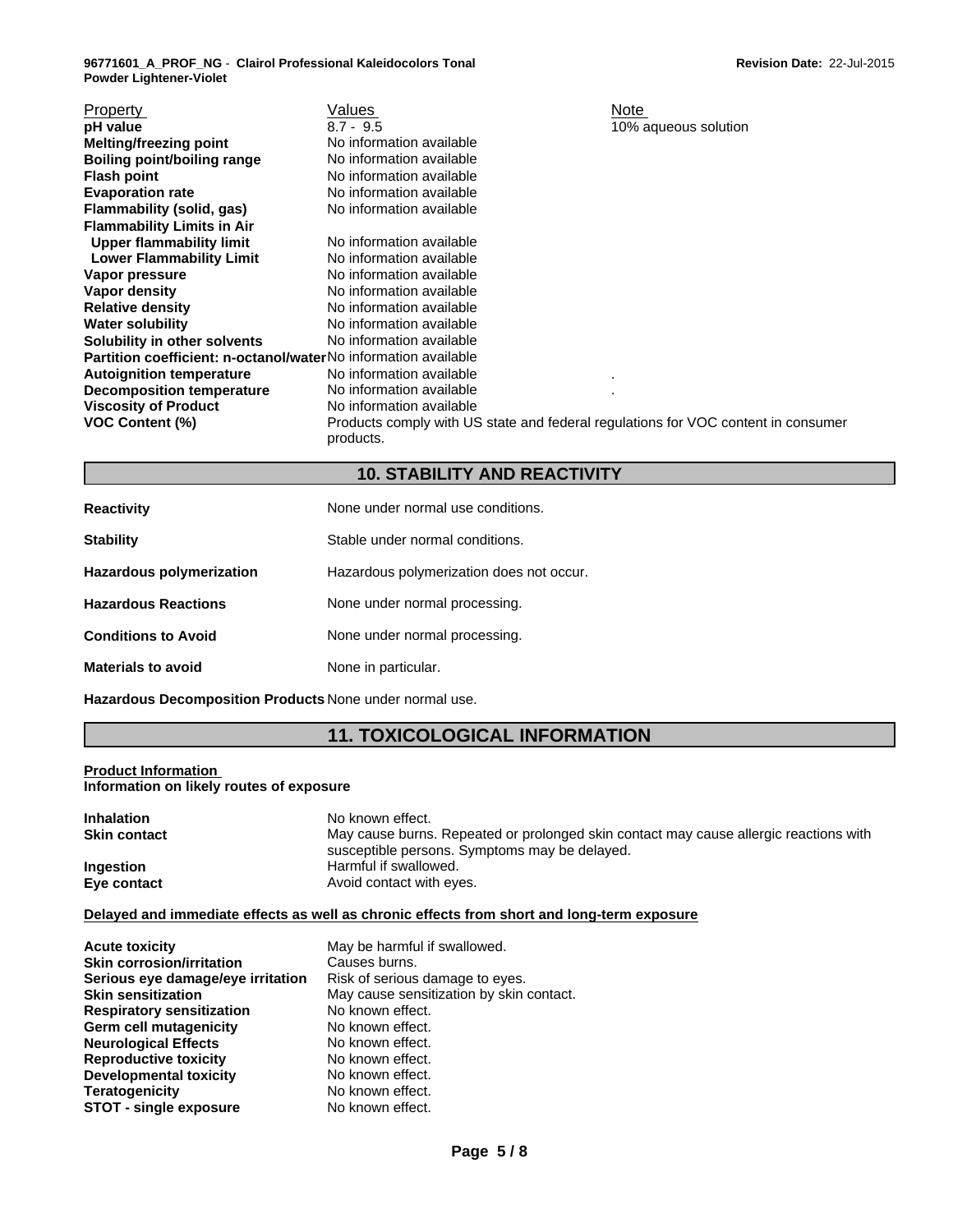### **STOT - repeated exposure** No known effect.<br> **Target Organ Effects No known effect. Target Organ Effects** No known effect.<br> **Aspiration hazard** No known effect. **Aspiration hazard** No known effect.<br> **Carcinogenicity** No known effect. **Carcinogenicity**

### **Component Information**

| <b>Chemical Name</b>      | <b>CAS-No</b> | LD50 Oral                                                                                                                 | <b>LD50 Dermal</b>                      | <b>LC50 Inhalation</b>                                                                                                                    |
|---------------------------|---------------|---------------------------------------------------------------------------------------------------------------------------|-----------------------------------------|-------------------------------------------------------------------------------------------------------------------------------------------|
| Silicic acid, sodium salt | 1344-09-8     | 3400 mg/kg bw (Similar to $\sim$ 5000 mg/kg bw (Read<br>OECD 401; standard acutel across data on AgSil TM<br>method; rat) | 25 Potassium silicate<br>solution; rat) | > 2.06 mg/L air (Read<br>across data AgSil TM 25<br>Potassium silicate solution;<br>EPA OPPTS 870.1300;<br>standard acute method;<br>rat) |

### **12. ECOLOGICAL INFORMATION**

### **Ecotoxicity**

The product is not expected to be hazardous to the environment.

| Persistence and degradability    | No information available. |
|----------------------------------|---------------------------|
| <b>Bioaccumulative potential</b> | No information available. |
| <b>Mobility</b>                  | No information available. |
| Other adverse effects            | No information available. |

### **13. DISPOSAL CONSIDERATIONS**

#### **Waste treatment**

| Waste from Residues / Unused<br><b>Products</b>                 | Disposal should be in accordance with applicable regional, national and local laws and<br>regulations. |
|-----------------------------------------------------------------|--------------------------------------------------------------------------------------------------------|
| Contaminated packaging                                          | Disposal should be in accordance with applicable regional, national and local laws and<br>regulations. |
| California Hazardous Waste Codes 331<br>(non-household setting) |                                                                                                        |

### **14. TRANSPORT INFORMATION**

| <b>DOT</b>  | Not regulated |
|-------------|---------------|
| <b>IMDG</b> | Not regulated |
| <b>IATA</b> | Not regulated |

# **15. REGULATORY INFORMATION**

### **U.S. Federal Regulations**

### **SARA 313**

Section 313 of Title III of the Superfund Amendments and Reauthorization Act of 1986 (SARA). This product contains a chemical or chemicals which are subject to the reporting requirements of the Act and Title 40 of the Code of Federal Regulations, Part 372:

| <b>Chemical Name</b>                      | <b>CAS-No</b>                               | 242<br>Threshold Values % \ |
|-------------------------------------------|---------------------------------------------|-----------------------------|
| -<br>i peroxodisulphate<br>Diammon<br>ium | $ \cdot$<br>7707<br>-54-1<br>1 L<br>$\cdot$ | $\cdot\cdot$                |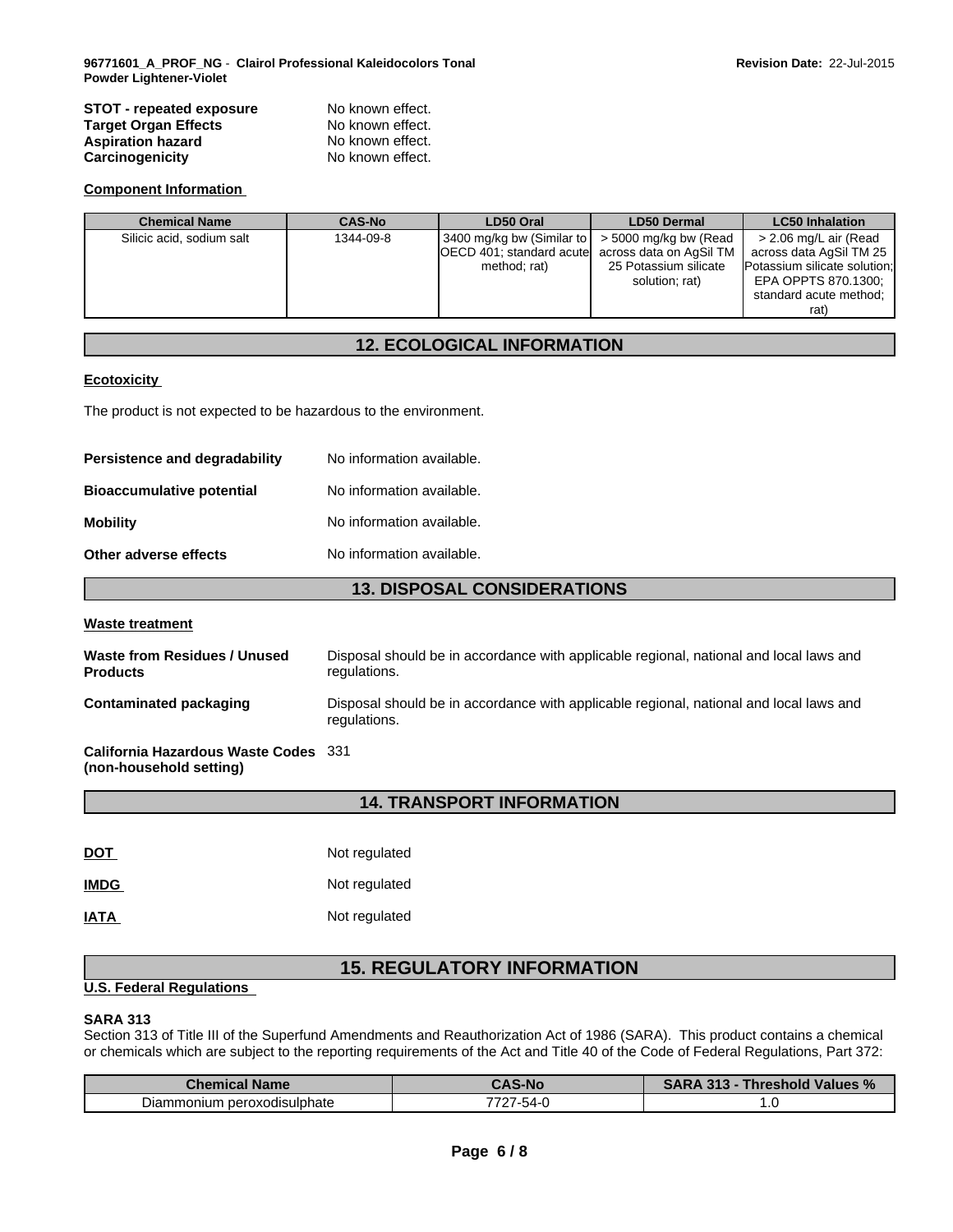### **CERCLA**

This material, as supplied, does not contain any substances regulated as hazardous substances under the Comprehensive Environmental Response Compensation and Liability Act (CERCLA) (40 CFR 302) or the Superfund Amendments and Reauthorization Act (SARA) (40 CFR 355). There may be specific reporting requirements at the local, regional, or state level pertaining to releases of this material

### **Food and Drug Administration (FDA)**

The product described in this Safety Data Sheet is regulated under the Federal Food, Drug, and Cosmetics Act and is safe to use as per directions on container, box or accompanying literature (where applicable)

### **Clean Air Act, Section 112 Hazardous Air Pollutants (HAPs) (see 40 CFR 61)**

This product does not contain any substances regulated as hazardous air pollutants (HAPS) under Section 112 of the Clean Air Act Amendments of 1990.

### **Clean Water Act**

This product does not contain any substances regulated as pollutants pursuant to the Clean Water Act (40 CFR 122.21 and 40 CFR 122.42)

### **California Proposition 65**

This product is not subject to warning labeling under California Proposition 65.

### **U.S. State Regulations (RTK)**

| <b>Chemical Name</b>         | <b>CAS-No</b> | <b>New Jersey</b> |
|------------------------------|---------------|-------------------|
| Kaolin                       | 1332-58-7     |                   |
| Diammonium peroxodisulphate  | 7727-54-0     |                   |
| Dipotassium peroxodisulphate | 7727-21-1     |                   |
| Mineral Oil                  | 8012-95-1     |                   |

| <b>Chemical Name</b>         | <b>CAS-No</b> | Pennsylvania |
|------------------------------|---------------|--------------|
| Kaolin                       | 1332-58-7     |              |
| Dipotassium peroxodisulphate | 7727-21-1     |              |
| Mineral Oil                  | 8012-95-1     |              |
| Silica                       | 7631-86-9     |              |
| Silica (SiO2)                | 7631-86-9     |              |

### **International Inventories**

#### **United States**

Product is a personal care product and regulated under FDA.

#### **Canada**

This product is in compliance with CEPA for import by P&G.

### **Legend**

**TSCA** - United States Toxic Substances Control Act Section 8(b) Inventory **CEPA** - Canadian Environmental Protection Act

Perfumes contained with the products comply with appropriate IFRA guidance.

### **16. OTHER INFORMATION**